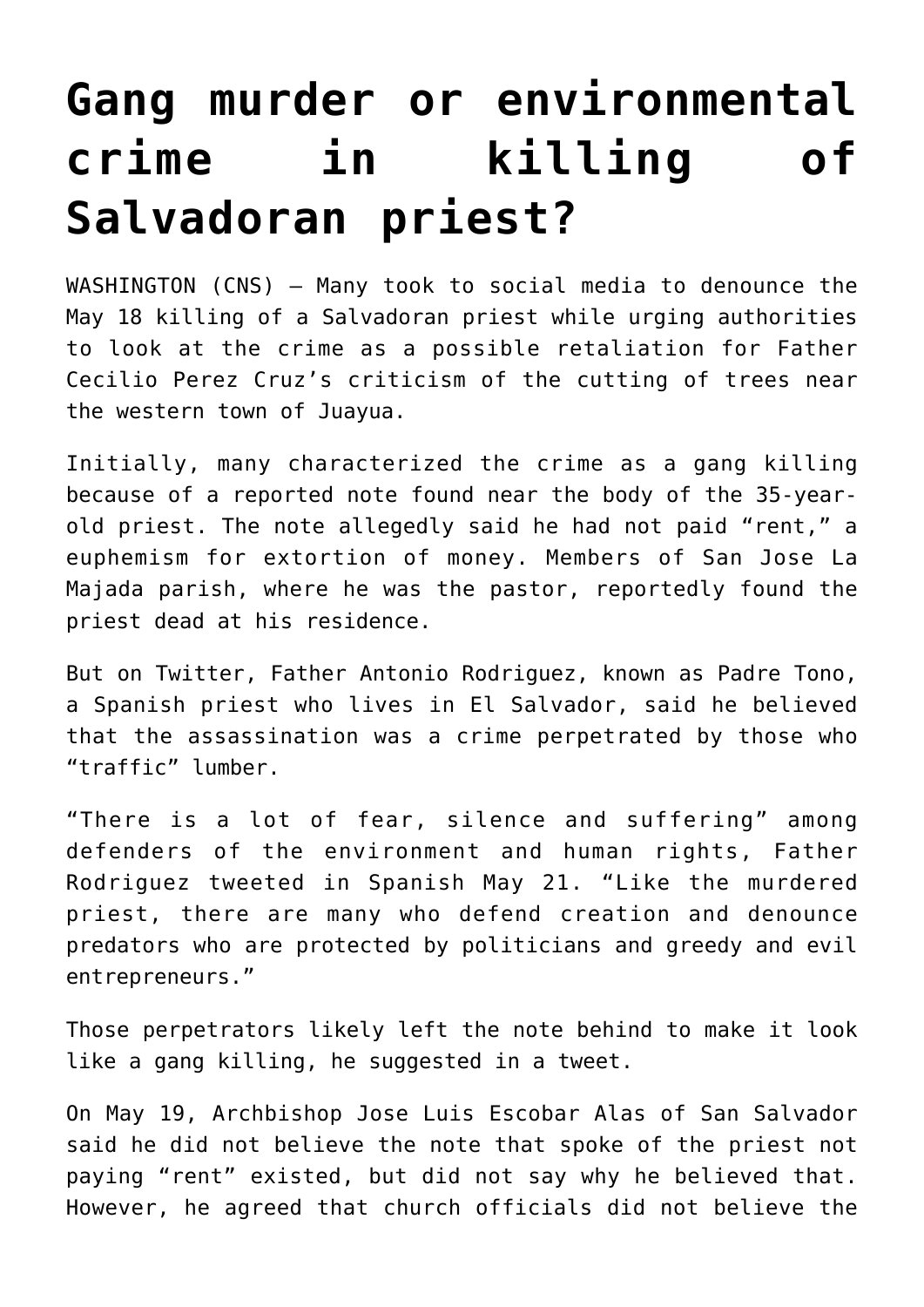killing was related to gangs.

"We believe it's not true, about that note" found near the body, the archbishop said the day after the killing, according to reports from several Salvadoran media organizations. He also said the priest had never paid extortion money before, nor had been threatened, which typically happens before someone is assassinated by gangs.

In recent times, the Catholic Church in El Salvador has been actively opposing exploitation of natural resources, saying it harms the environment and ultimately affects the health and well-being of the poor. Catholic leaders and large-scale public pressure from members of the church in El Salvador were instrumental in passing a law banning metal mining in 2017, making the small Central American country the first in the world to outlaw the industry.

The local church opposed metal mining because of the potential to harm El Salvador's dwindling supply of clean water, and the Archdiocese of San Salvador is now fighting against the privatization of water, saying it will only harm the poor. Archbishop Escobar has been actively taking part in public marches against the privatization of water.

Many priests also have been outspoken against deforestation near their parishes, and Father Edwin Banos, a priest from the Diocese of Santa Ana, El Salvador, who was a friend of the assassinated priest, told Catholic News Service May 20 that Father Perez was one of them. Father Perez recently "strongly denounced" the cutting of trees near his parish, and that touched the financial interests of high-ranking business leaders, Father Banos told CNS.

Father Estefan Turcios, head of the human rights office for the Archdiocese of San Salvador, told CNS May 21 that it was too early to tell what happened but there is a suspicion among clergy in El Salvador that the priest's killing is an